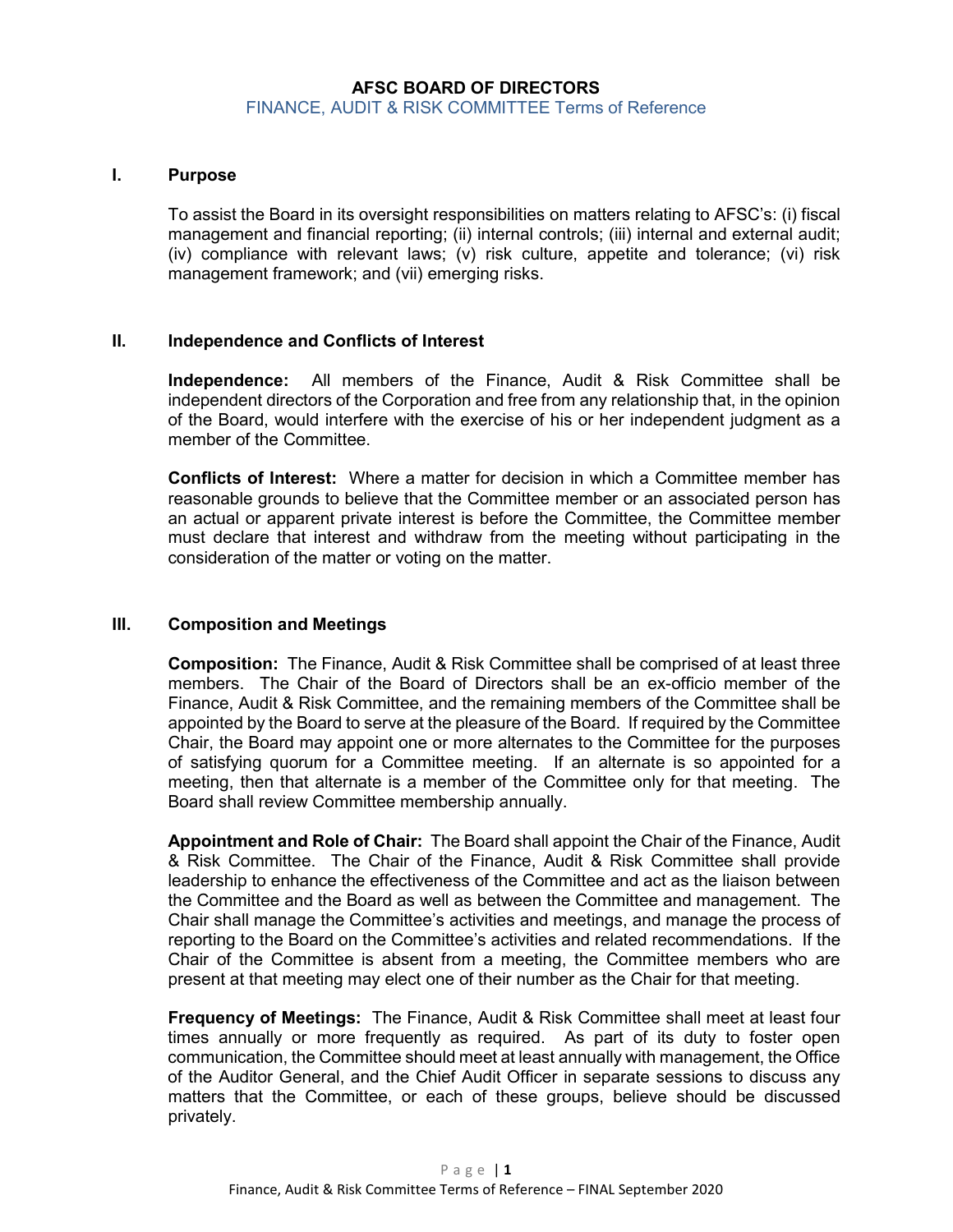**Timing and Venue of Meetings:** Meetings will be convened by the Chair of the Finance, Audit & Risk Committee as required and at the request of the Office of the Auditor General or the Chief Audit Officer. The Committee shall meet sufficiently in advance of the Board meeting to allow adequate time for all Board members to be well informed of the deliberations and recommendations of the Committee for considering the Committee's report at the Board meeting. The meetings may be held by telephone conference call. The Committee may also meet in-camera as required.

**Quorum:** A majority of the Committee membership, including the Chair, being present at the meeting constitutes a quorum. The Committee Chair at a meeting will call an alternate to attend at the meeting if a member is required to meet quorum.

**Minutes:** Minutes of all Finance, Audit & Risk Committee meetings shall be maintained and made available to the Board of Directors. The Corporation shall arrange for clerical assistance to record minutes of meetings if requested.

**Voting**: The Chair of the Committee is a voting member of the Committee. The affirmative votes of a majority of the Committee members present at any meeting of the Committee at which a quorum is present are sufficient to pass a motion to bind all Committee members. The Board will resolve a motion if the Committee vote is a tie. The Committee Chair at the meeting in which there is a tie will present the motion for resolution to the Board at the next Board meeting.

## **IV. Responsibilities and Duties**

### **1. Fiscal Management and Financial Reporting**

Review the annual budget and three-year business plan and variances from budget and report to the Board.

Review and recommend to the Board the approval of quarterly and annual financial statements. Ensure compliance with generally accepted accounting principles and full and complete disclosure of financial transactions in the annual financial statements.

Review significant accounting and reporting issues, including complex and/ or unusual transactions and highly judgmental areas, and recent professional and regulatory pronouncements.

Review and recommend to the Board approval of the report on investments held by AFSC.

### **2. Internal Controls**

Consider and make recommendations to improve the effectiveness of the Corporation's internal control system.

Review the internal audit and external audit plans to ensure the combined evaluation and testing of internal controls are comprehensive, well-coordinated, cost effective and appropriate to business operations.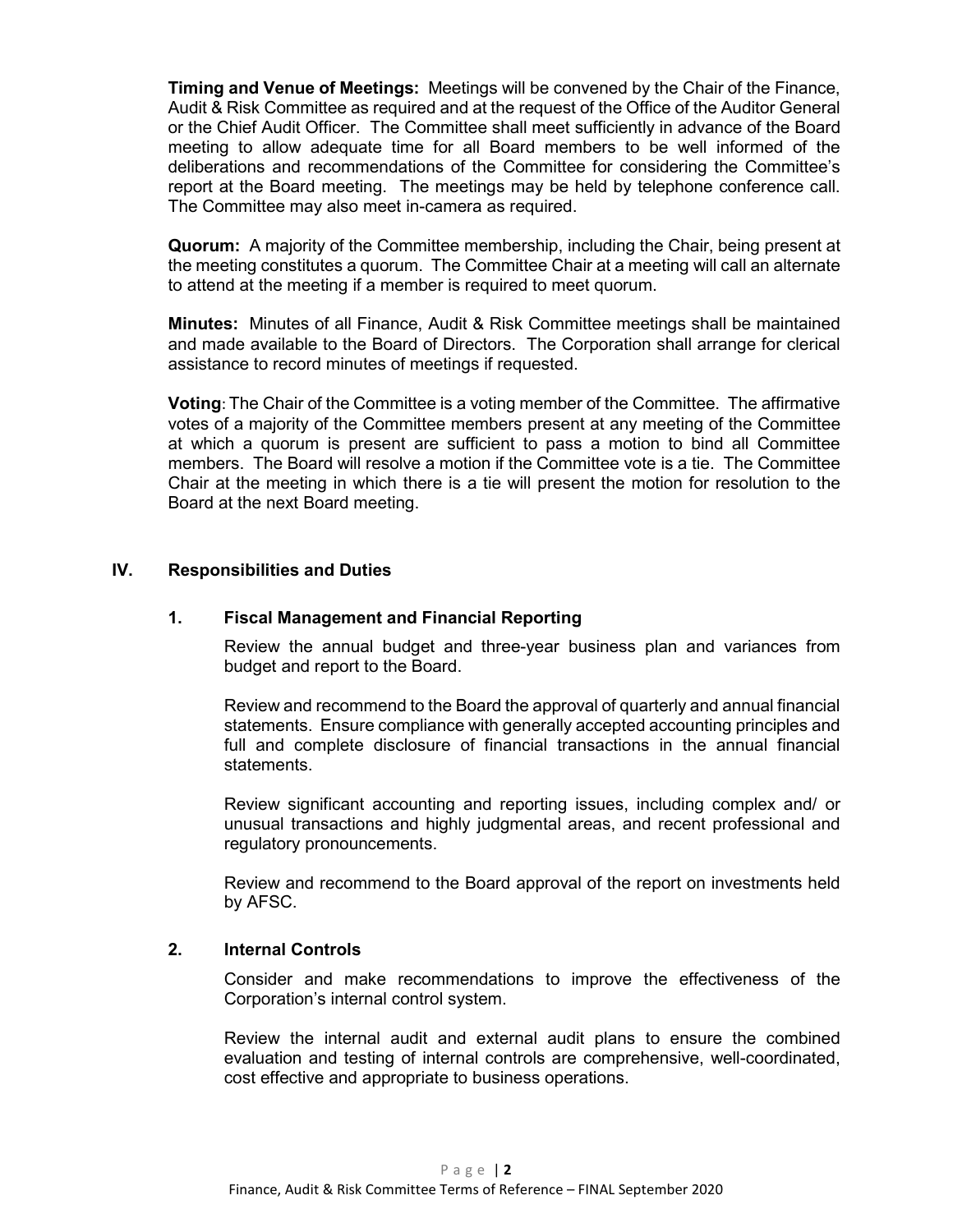# **3. Internal and External Audit**

Review and approve the scope and objectives of the annual internal audit plan and the annual audit plan of the Office of the Auditor General, including coordination of the external audit effort with AFSC's internal audit function.

Ensure that the annual internal audit plan considers, and is in harmony with, AFSC's risk management framework.

Review internal and external audit reports on significant findings and recommendations together with management's responses.

Monitor and protect the independence of the internal audit function by overseeing the department and ensuring it is adequately resourced to fulfil internal audit's mandate.

At least twice a year, review with management the action taken in response to any recommendations made by the Office of the Auditor General or internal audit.

At least once every three years, review and approve the Internal Audit Charter.

Approve decisions regarding the appointment and removal of the Chief Audit Officer.

### **4. Compliance with Relevant Laws and Regulations**

Review outstanding legal actions by and against AFSC at least twice a year. Report to the Board any significant issues which may arise from any of these actions, and any financial implications for which provision has not been made in the financial statements.

Ensure procedures are in place to be able to independently deal with concerns from AFSC board members and employees relating to unethical or fraudulent activities, or serious infractions of the Code of Conduct and Ethics, by any AFSC personnel.

Ensure adequate systems are in place to monitor AFSC's compliance with relevant laws.

### **5. Risk Culture, Appetite and Tolerance**

Oversee AFSC's risk culture through the Corporation's identification and management of its enterprise-wide risks within the context of the mandate and roles prescribed by the Ministry of Agriculture and Forestry.

Ensure that management establishes an appropriate tone and culture with respect to risk identification, risk awareness, risk-taking and risk mitigation.

Assess and approve AFSC's risk appetite statement and monitor compliance with its models and limits.

Review key risk indicator reports submitted by management to ensure that AFSC's risk tolerances are respected.

Review and approve management's reports on AFSC's portfolio of assets and